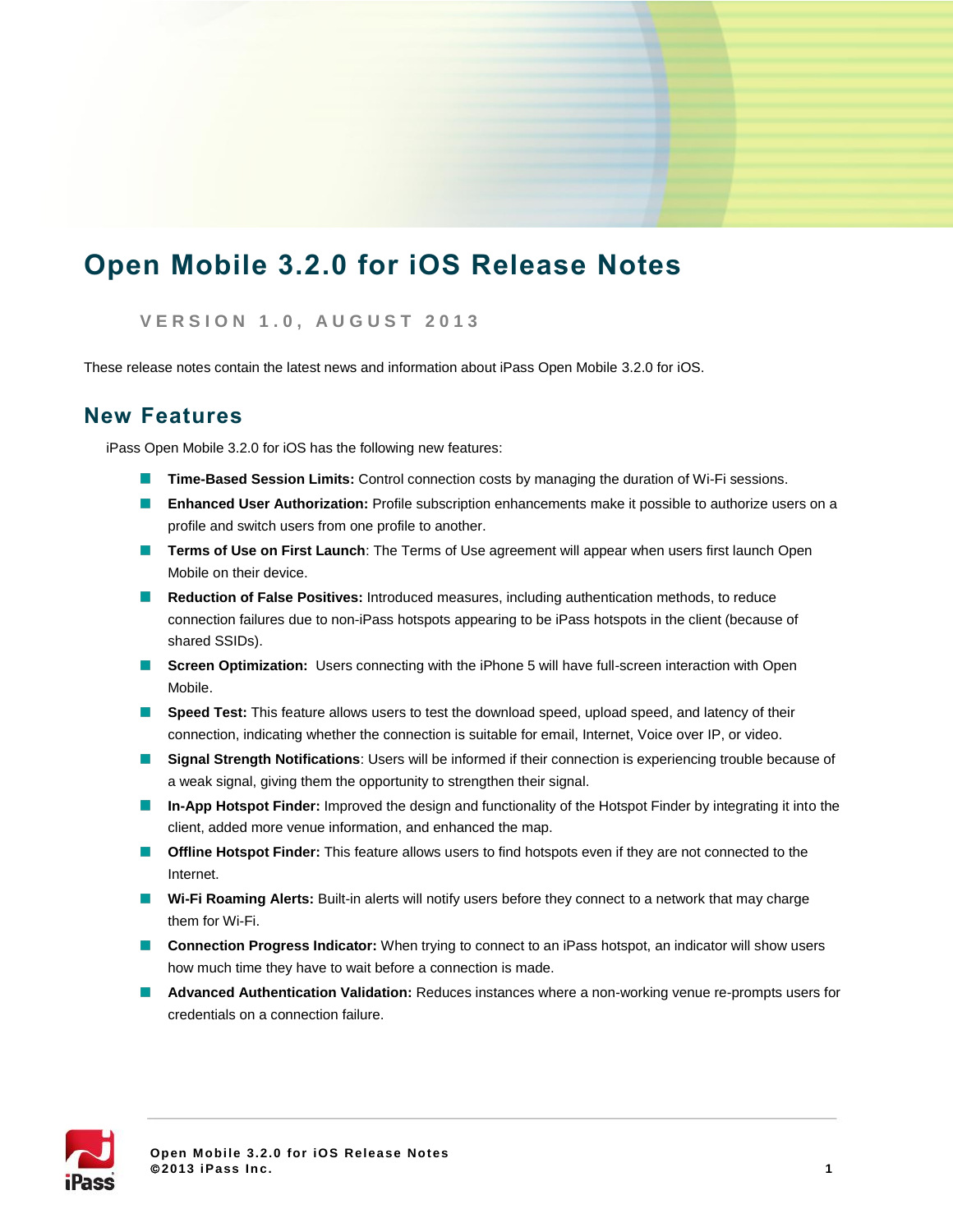# **System Requirements**

iPass Open Mobile 3.2.0 for iOS requires the following:

- iOS 5.0 or later.
- iOS multitasking support (for example, iPhone 3GS or later, iPod Touch third generation or later, or any  $\mathcal{A}$ iPad).
- **Users need an iPass account in order for the service to function. In addition, the user must be connected to** the Internet (by Wi-Fi or Mobile Broadband) to activate Open Mobile.

#### **Supported Languages**

Open Mobile is available in English, French, German, Spanish, Italian, Korean, Japanese, Thai, Simplified Chinese, and Traditional Chinese.

# **Resolved Issues**

This release of Open Mobile 3.2.0 resolves the following issues:

|        | <b>Issue ID</b> Description                                                                                                                                                                                                                          |
|--------|------------------------------------------------------------------------------------------------------------------------------------------------------------------------------------------------------------------------------------------------------|
| 120386 | Now that there is an in-app Hotspot Finder, there is no longer an issue navigating back to the<br>home screen of the Hotspot Finder after navigating to an outside website in the Hotspot Finder<br>(like an airline website from the Inflight tab). |

### **Known Limitations**

iPass Open Mobile 3.2.0 for iOS has the following limitations:

| <b>Issue ID</b> | <b>Description</b>                                                                                                                                                                                                                                                                                                                                                                                                    |
|-----------------|-----------------------------------------------------------------------------------------------------------------------------------------------------------------------------------------------------------------------------------------------------------------------------------------------------------------------------------------------------------------------------------------------------------------------|
| 123066          | Due to a limitation in iOS, Open Mobile does not support a Session Timeout Limit less than five<br>minutes (even though this is configurable in the Portal).                                                                                                                                                                                                                                                          |
| 122868          | Wi-Fi Roaming Alerts require a user's device to be running on iOS 6.0 or higher.                                                                                                                                                                                                                                                                                                                                      |
| 120049          | Due to a limitation on iOS 6.0 or later, if a user is logged in to a network that they add to the<br>Manual Login list, logging off and logging back in right away through Open Mobile will work as if<br>the network were still an iPass network (and not a Manual Login network). The user can fix this by<br>disconnecting from the network directly through iOS (Settings > Wi-Fi) before trying to<br>reconnect. |
| 117751          | On branded clients with iOS versions 5.0 or earlier, the app navigation bar does not reflect the<br>modified Navigation Bar Color of the branded client.                                                                                                                                                                                                                                                              |
| 117543          | The PIN field does not support entry using a non UTF-8 keyboard.                                                                                                                                                                                                                                                                                                                                                      |
| 117522          | When Open Mobile is installed on an iPad, location services are enabled in device <b>Settings</b> .                                                                                                                                                                                                                                                                                                                   |
| 115964          | If Open Mobile is running in the background and the device is switched off, data usage that<br>occurred while Open Mobile was running in the background will not be counted correctly.                                                                                                                                                                                                                                |